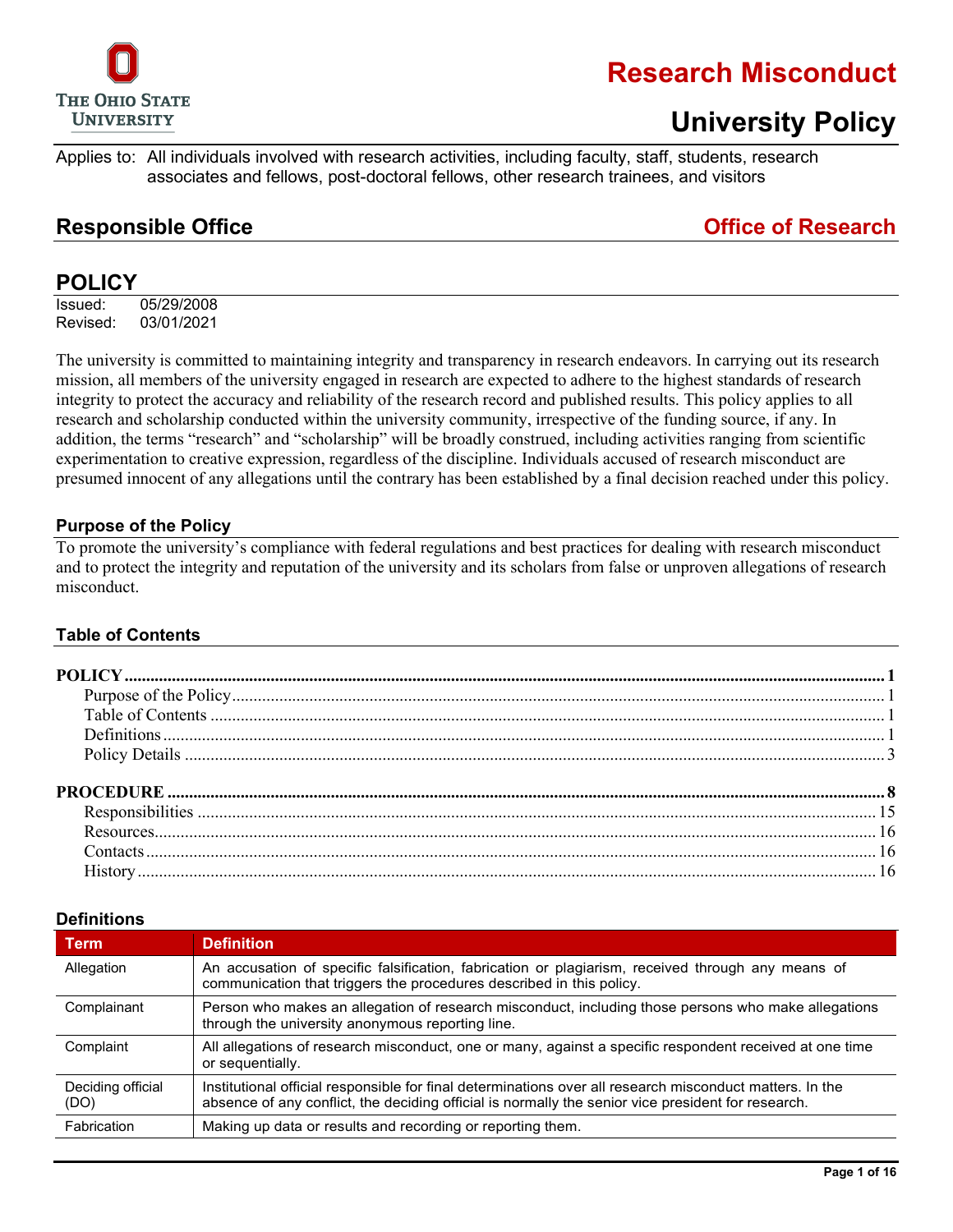

# **University Policy**

| <b>Term</b>                         | <b>Definition</b>                                                                                                                                                                                                                                                                                                                                                                                                                                                                                                                                                                                                                                                                          |  |
|-------------------------------------|--------------------------------------------------------------------------------------------------------------------------------------------------------------------------------------------------------------------------------------------------------------------------------------------------------------------------------------------------------------------------------------------------------------------------------------------------------------------------------------------------------------------------------------------------------------------------------------------------------------------------------------------------------------------------------------------|--|
| Falsification                       | Manipulating research materials, equipment, or processes, or changing or omitting data or results such<br>that the research is not accurately represented in the research record.                                                                                                                                                                                                                                                                                                                                                                                                                                                                                                          |  |
| Good faith<br>allegations           | Allegations of research misconduct that a complainant or witness believes is true and that a reasonable<br>person in that position would likewise believe to be true based on the information known at the time.                                                                                                                                                                                                                                                                                                                                                                                                                                                                           |  |
| Home institution                    | The institution with jurisdiction over a specific allegation because it is the institution where the research<br>misconduct took place and which retains and/or is responsible for the retention of the original research<br>records.                                                                                                                                                                                                                                                                                                                                                                                                                                                      |  |
| Inquiry                             | Preliminary information gathering and fact-finding to determine if each allegation has substance (i.e., that<br>sufficient evidence exists that research misconduct may have occurred to warrant investigation).                                                                                                                                                                                                                                                                                                                                                                                                                                                                           |  |
| Intentionally                       | To directly engage in falsification, fabrication, or plagiarism with the intent or purpose of misleading the<br>reader of the research record.                                                                                                                                                                                                                                                                                                                                                                                                                                                                                                                                             |  |
| Investigation                       | A formal review of all evidence to determine if research misconduct occurred and by whom, and to<br>recommend appropriate corrective actions and/or sanctions.                                                                                                                                                                                                                                                                                                                                                                                                                                                                                                                             |  |
| Knowingly                           | To engage in falsification, fabrication, or plagiarism with actual knowledge, deliberate ignorance, or plain<br>indifference of the falsification, fabrication, or plagiarism.                                                                                                                                                                                                                                                                                                                                                                                                                                                                                                             |  |
| Plagiarism                          | The appropriation of the ideas, processes, results, or words of another person, without giving<br>appropriate credit.                                                                                                                                                                                                                                                                                                                                                                                                                                                                                                                                                                      |  |
| Preliminary<br>Assessment           | Initial review to determine if each allegation fits within the definition of research misconduct and if<br>each allegation is credible and specific so that potential evidence of research misconduct may be<br>identified.                                                                                                                                                                                                                                                                                                                                                                                                                                                                |  |
| Preponderance of<br>the Evidence    | Proof by information that, compared with that opposing it, leads to the conclusion that the fact at<br>issue is more probably true than not.                                                                                                                                                                                                                                                                                                                                                                                                                                                                                                                                               |  |
| Recklessly                          | To use or allow the use of, through action or inaction, falsified, fabricated or plagiarized data while<br>aware of an increased risk of falsified, fabricated, or plagiarized data being used or generated, or<br>while the risk is so obvious that a typical researcher in the relevant research community should have<br>known.<br>Recklessness is distinguished from negligence, where an individual deviates from ordinary care that<br>a typical researcher in the relevant research community would have exercised, but the individual is<br>unaware that there was a substantial risk of falsification, fabrication or plagiarism.                                                 |  |
| Research                            | Any systematic investigation, including research development, testing, and reporting, designed to develop or<br>contribute to the body of knowledge in any field. The term encompasses basic research, applied research, and<br>research training activities in areas such as, but not limited to, biomedical and life sciences, natural sciences,<br>engineering, humanities and arts, and social and behavioral sciences.                                                                                                                                                                                                                                                                |  |
| Research<br>misconduct              | Fabrication, falsification, or plagiarism in proposing, performing, or reviewing research, or in reporting<br>research results. A finding of research misconduct requires 1) that there be a significant departure from<br>accepted practices of the relevant research community; 2) the misconduct be committed intentionally,<br>knowingly, or recklessly; and 3) the allegation be proved by a preponderance of the evidence. Research<br>misconduct does not include honest error or differences of opinion.                                                                                                                                                                           |  |
| Research record                     | Any data or results, in any media or format, which embodies the information resulting from research. A<br>research record includes, but is not limited to, grant or contract applications, whether funded or<br>unfunded; grant or contract progress and other reports; laboratory notebooks; notes; correspondence;<br>videos; photographs; X-ray film; slides; biological materials; computer files and printouts; manuscripts<br>and publications; equipment use logs; laboratory procurement records; animal facility records; human<br>and animal subject protocols; medical charts; patient research files; computer code; musical scores;<br>musical composition; and choreography. |  |
| Respondent                          | Person or persons against whom allegations of research misconduct are made or who are thought to be<br>responsible.                                                                                                                                                                                                                                                                                                                                                                                                                                                                                                                                                                        |  |
| Research integrity<br>officer (RIO) | Institutional official with the primary responsibility for implementation of the procedures in this policy.                                                                                                                                                                                                                                                                                                                                                                                                                                                                                                                                                                                |  |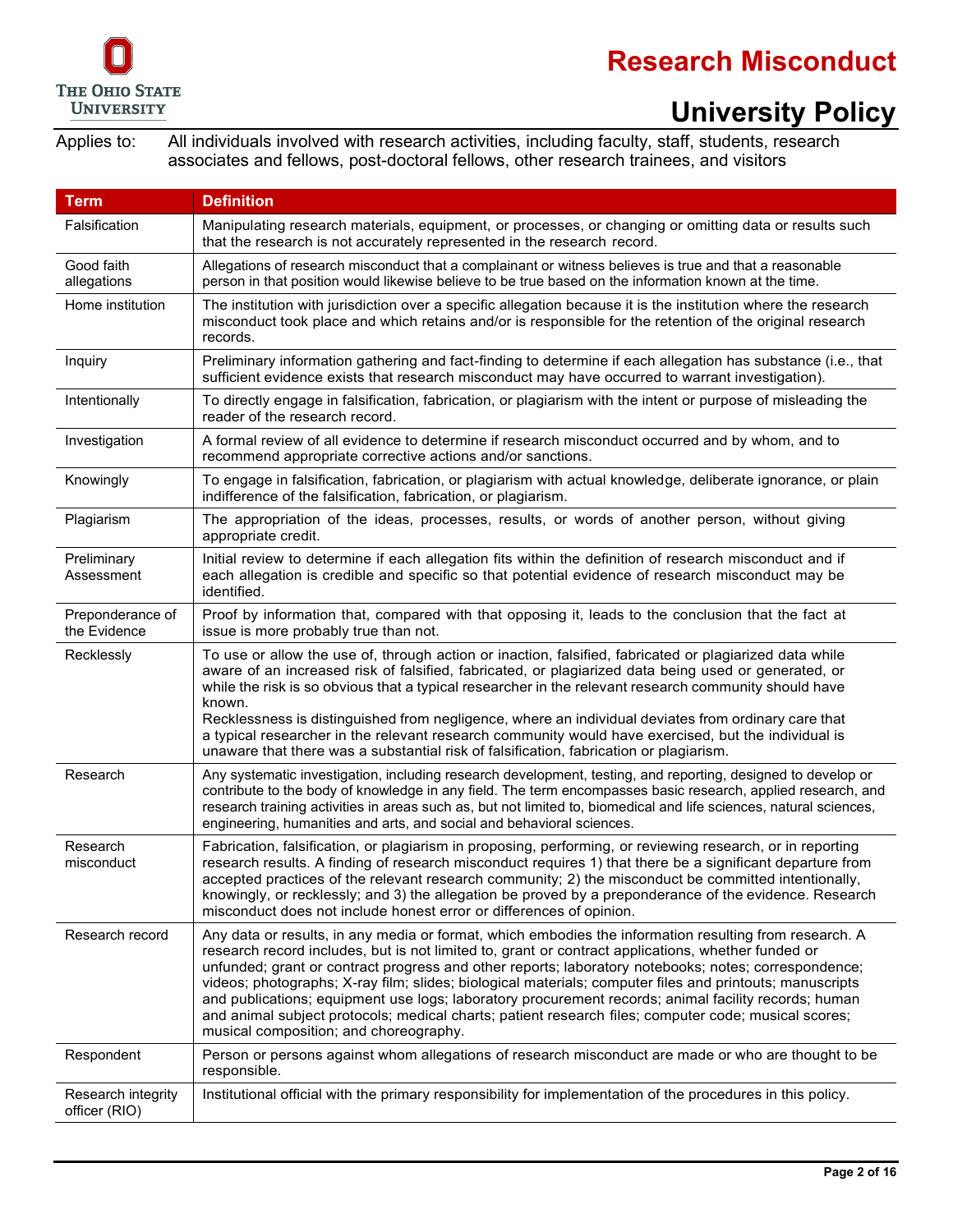

# **University Policy**

Applies to: All individuals involved with research activities, including faculty, staff, students, research associates and fellows, post-doctoral fellows, other research trainees, and visitors

| Term        | <b>Definition</b>                                                                                               |
|-------------|-----------------------------------------------------------------------------------------------------------------|
| Retaliation | An adverse action taken against any individual because they participate in a research misconduct<br>proceeding. |

### <span id="page-2-0"></span>**Policy Details**

- I. Allegation(s)
	- Allegations of research misconduct may be filed with the university by anyone, whether associated with the university or not. Such allegations may be filed orally or in writing, and may be filed anonymously.
	- Allegations must be filed with appropriate university officials and immediately referred to the Office of Research Compliance (ORC) to trigger the procedures described in the policy.
	- C. Complainants should file allegations only when they are confident that sufficient credible evidence supports the accusation. Allegations of research misconduct are serious charges and the filing of such allegations not made in good faith are an abuse of the procedures set forth in this policy, and may result in disciplinary action under other university rules or policies.
	- D. Informal requests for information or consultation with the Office of Research or any university official concerning research misconduct will not, in and of themselves, be construed as formal charges of research misconduct.
	- E. Complainants are encouraged to consult initially with a supervisor, department chair, dean, or ORC before bringing research misconduct allegations.
	- F. If allegations are made against more than one individual, a separate decision will be reached regarding each individual.
	- G. All allegations that do not meet the definition of research misconduct under this policy will be referred by ORC to the appropriate university office or to the appropriate external entity. See [Referral of Allegations](https://go.osu.edu/allegation_referral)  [Standard Operating Procedures.](https://go.osu.edu/allegation_referral) In such cases, the **research integrity officer (RIO)** will refer the complaint to the appropriate university or external authority for consideration under the applicable policy or regulation and, if necessary, will work with such authorities to coordinate the handling of the matter.
- II. Scope of the Research Misconduct Proceedings
	- A. During a research misconduct proceeding, the university will pursue diligently all significant issues and leads discovered throughout the three phases of the research misconduct proceeding, the preliminary assessment, the inquiry, and the investigation, including any evidence of additional allegations of possible research misconduct.
	- B. During any phase of a research misconduct proceeding, additional allegations may arise that are related to an ongoing inquiry or investigation and justify broadening the scope beyond the initial complaint. See Additional [Allegation Intake Standard Operating Procedures.](https://go.osu.edu/additional_allegations)
	- C. If any new allegations arise, the RIO will notify the respondent, in writing of the decision to review the new allegation(s) with a description of the allegation(s). If a new respondent is named, the RIO will inform the new respondent in writing of the decision to review the allegation(s) with a description of the allegation(s).
	- D. The respondent will be furnished with, or have access to, copies of all documentary evidence regarding the new allegation(s).

#### III. Research Integrity Officer (RIO)

- The senior vice president for research designates RIOs to be responsible for administering this policy for the institution.
- University legal counsel may not serve as institutional RIO while acting in the capacity as legal counsel.
- A RIO will manage each complaint and, in addition to administering the process of the preliminary assessment, inquiry, or investigation, will: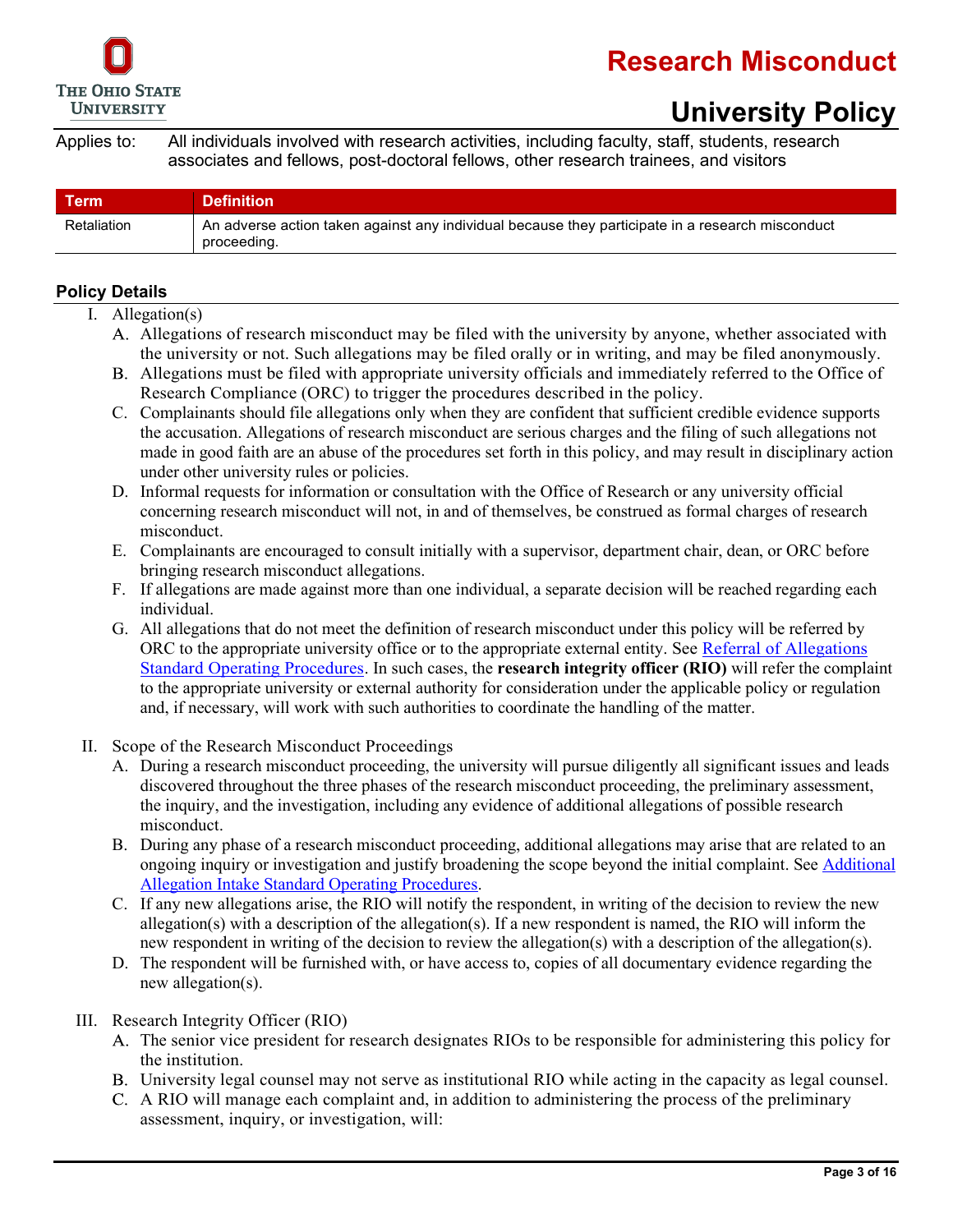

# **University Policy**

Applies to: All individuals involved with research activities, including faculty, staff, students, research associates and fellows, post-doctoral fellows, other research trainees, and visitors

- Take all reasonable and practical steps to ensure that all evidence is sequestered either before or at the same time as the institution notifies a respondent of a complaint;
- Consult with the university Office of Legal Affairs to ensure that all applicable legal and university policy requirements are satisfied;
- 3. Assist the appropriate officials, experts, and committees in carrying out the inquiry and investigation, including assembling evidence and conducting interviews;
- 4. Maintain objectivity regarding the veracity of the allegations and throughout the proceedings to achieve consistency and fairness;
- Facilitate the inquiry or investigation, and advise university officials, experts, and committees on issues of process and procedures, disciplinary actions, or university rules and policies;
- Advise members of the university community in response to requests for information or informal consultation concerning research misconduct;
- Keep the deciding official (DO) informed of any complaints filed and the progress of any initial inquiry or investigation undertaken;
- Be responsible for communications with any person or organization outside the university having a legitimate interest in the complaint, including any oversight agency or funding entity;
- Be responsible for referring any complaints involving research that was not conducted at the university to the appropriate external entity; See Referral of Allegations Standard Operating **[Procedures](https://go.osu.edu/allegation_referral)**
- 10. Refer relevant matters to the appropriate university authorities during research misconduct proceedings when other university policies are implicated, such as those addressing the use of human subjects, the use and care of laboratory animals, the use and care of hazardous substances, and conflicts of interest;
- Inform, within 24 hours, the relevant oversight agency or funding entity (if required), and other appropriate bodies, including the Office of Legal Affairs, law enforcement officials, the Department of Public Safety, and the Office of Human Resources, if the RIO, in consultation with the DO, believes that possible criminal conduct exists;
- 12. File an annual report with the Office of Research Integrity (ORI) in the U.S. Department of Health and Human Services Department containing information specified by ORI on institutional compliance with federal regulations on research misconduct; and
- Notify federal funding entities at any time if the RIO, in consultation with the DO, believe that any of the following conditions exist:
	- a. Health or safety of the public is at risk, including an immediate need to protect human or animal subjects;
	- b. Federal resources or interests, including funds or equipment, are threatened;
	- c. Research activities should be suspended;
	- d. There is indication of possible violations of civil or criminal law;
	- e. Federal action is required to protect the interests of those involved in the research misconduct proceeding;
	- f. The research misconduct proceeding may be made public prematurely to allow the oversight agency or funding entity to take appropriate steps to safeguard evidence and protect the rights of those involved; or
	- g. The research community or public should be informed.
- D. The RIO has the responsibility and authority to sequester any relevant evidence at any time during a research misconduct proceeding. See [Sequestration & Retention of Records Standard Operating](https://go.osu.edu/sequestration)  [Procedures.](https://go.osu.edu/sequestration)

IV. Deciding Official (DO)

A. The DO is responsible for final institutional decisions related to all allegations of research misconduct.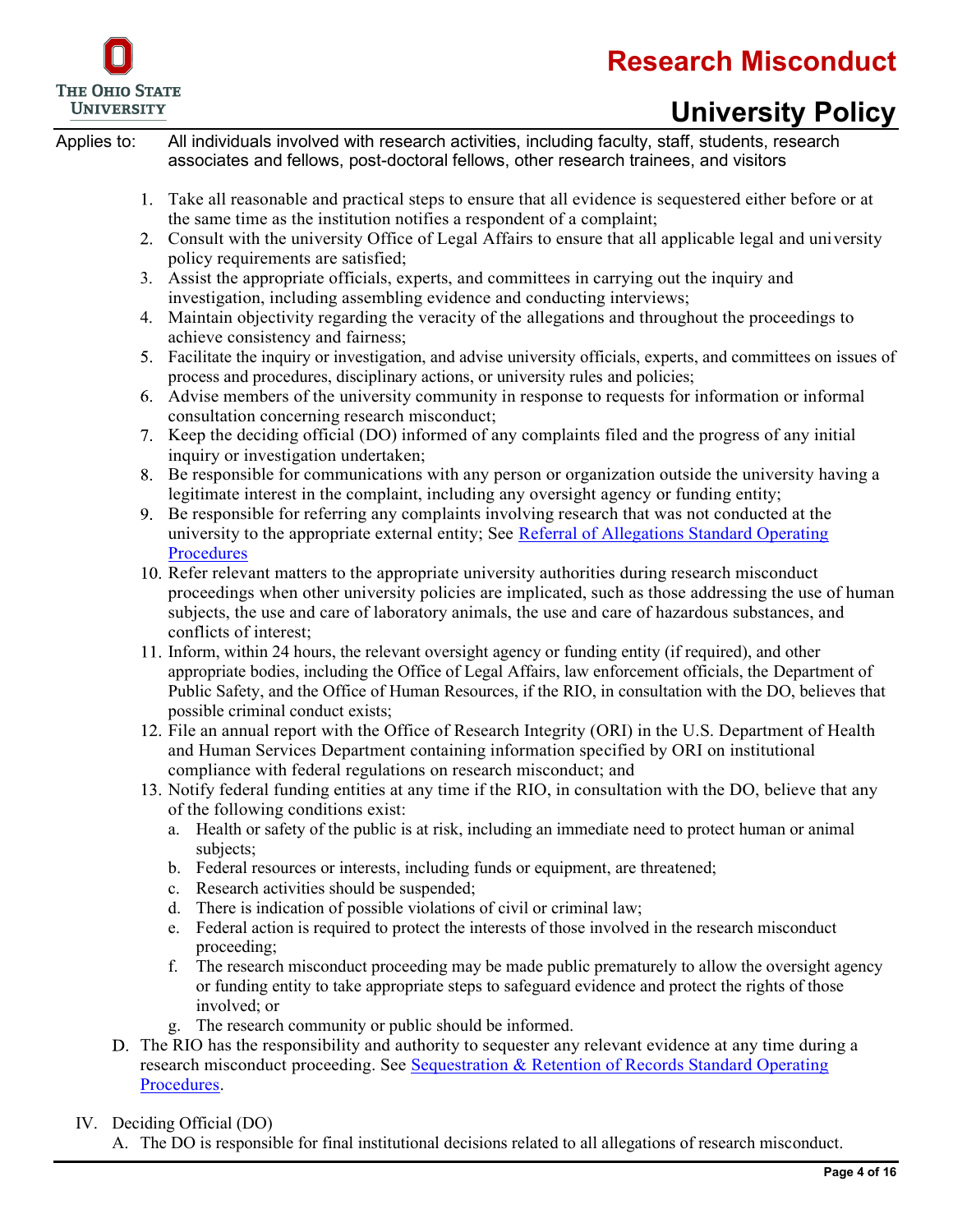

# **University Policy**

- During the proceedings under this policy or any subsequent activities, the DO may take administrative actions that are, in their judgment, appropriate to protect research funds, materials, equipment, or records, or the legitimate interests of research subjects, patients, clients, or research animals. Such administrative actions will not be deemed disciplinary in nature.
- V. Duty to Cooperate
	- A. All individuals to whom this policy applies, including respondents and complainants, are obligated to cooperate with all proceedings under this policy.
	- B. Such cooperation includes providing research records and other relevant information to the RIO or their designee and sending all correspondence required for the inquiry or investigation through the RIO.
	- C. Under 42 C.F.R. §93.106(b), the actual or apparent failure of a respondent to retain research records may, absent extenuating circumstances, be seen as evidence against the respondent in evaluating research misconduct allegations. The destruction of, absence of, or respondent's failure to provide research records adequately documenting the questioned research is evidence of research misconduct when the university establishes by a preponderance of the evidence that the respondent:
		- 1. behaved in a way that constitutes a significant departure from accepted practices of the relevant research community; and
		- 2. intentionally, knowingly, or recklessly had research records and destroyed them; or
		- 3. had the opportunity to maintain the records but did not do so; or
		- 4. maintained the records and failed to produce them in a timely manner.
- VI. Confidentiality
	- A. To the maximum extent possible, within the law and the need to conduct a thorough inquiry or investigation, all participants in the process must keep confidential all information regarding the allegations and any proceedings under this policy until the university process, including any disciplinary action, has concluded and all avenues of appeal (if pursued) have been exhausted.
	- B. Release of information by the university about alleged research misconduct may be required under certain circumstances and will be made in accordance with all applicable laws. Examples of when release of information may occur include, but are not limited to, the following circumstances:
		- 1. As required by the rules of, or contract with, a funding entity;
		- 2. As required by the need to inform the research community of the conclusions reached in order to protect the integrity of the research involved;
		- 3. As part of a disciplinary sanction imposed;
		- 4. As deemed necessary by the RIO and DO to protect the legitimate interest of human subjects involved in the research;
		- 5. As deemed necessary by the RIO and DO, whether or not proceedings external to the university (investigations or oversight review) are ongoing;
		- 6. At the request of the respondent; or
		- 7. As required by law.
	- C. The RIO, in consultation with the DO, is responsible for determining when a release of information is necessary or appropriate. During the course of the research misconduct proceedings, if release of information outside the university is deemed necessary, the respondent may be informed of the release.
	- D. The goal of maintaining confidentiality does not prohibit university officials from consulting, on a confidential basis and to the extent necessary, with persons within or outside the university community with relevant experience or expertise to thoroughly investigate the allegations.
	- E. The goal of maintaining confidentiality does not prohibit university officials from disclosing information, on a need to know basis, to individuals responsible for oversight of the respondent's research activities or to other university officials involved in the questioned research, such as department chairs or deans.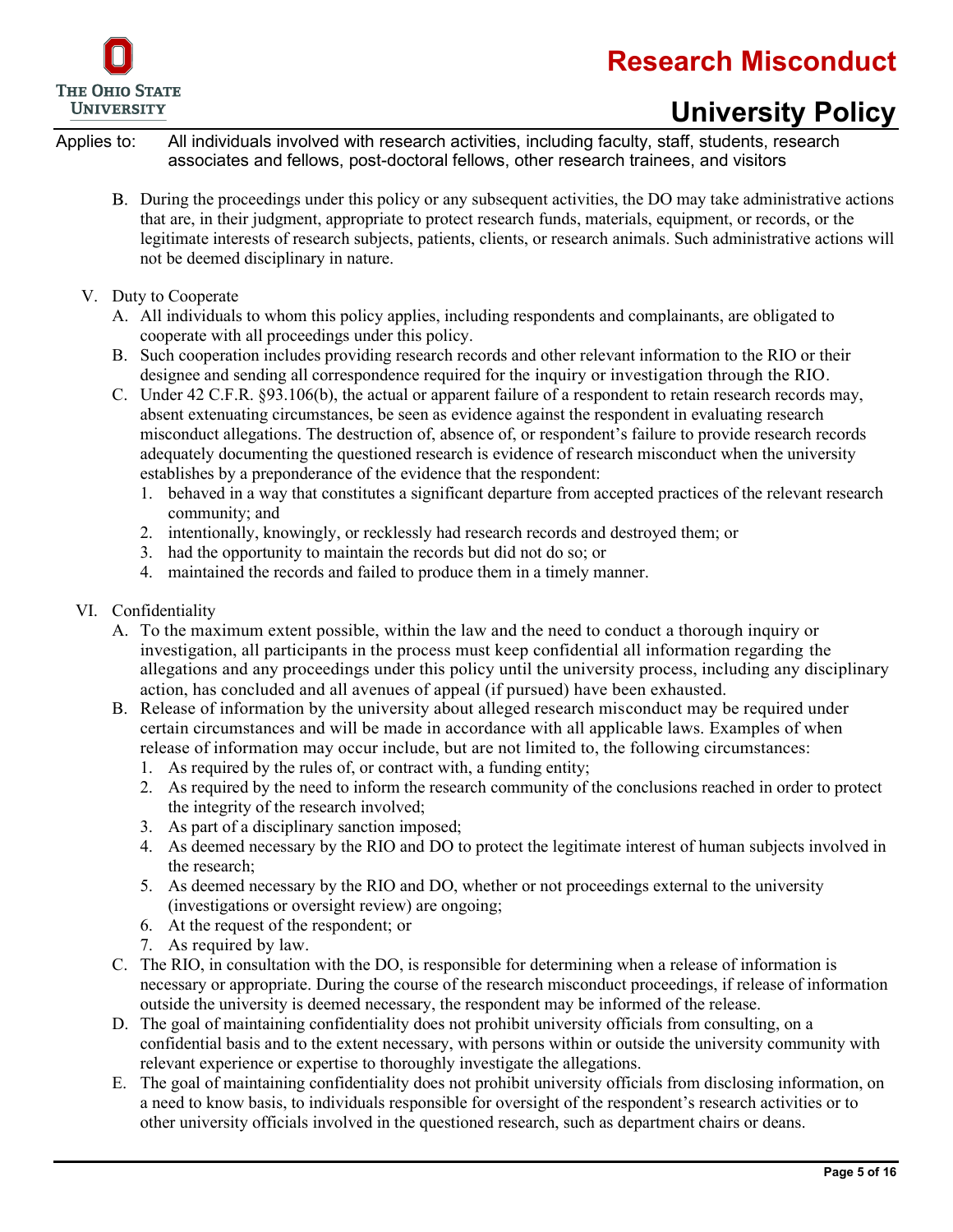

# **University Policy**

Applies to: All individuals involved with research activities, including faculty, staff, students, research associates and fellows, post-doctoral fellows, other research trainees, and visitors

- F. If confidentiality is breached, university officials will take reasonable steps to minimize the damage to reputations that may result from inaccurate or untimely reports.
- G. If information concerning the alleged research misconduct is disclosed in accordance with law (for example, by the respondent or government agency), university officials may comment publicly in connection with such disclosure.

### VII. Conflicts of Interest

- A. Conflicts of interest in research misconduct proceedings exist when the financial, personal, or professional relationships of an individual involved in the proceedings may affect the proceedings or the resolution of the allegations. Perceived or actual conflicts of interest are treated identically under this policy. See [Conflicts of](https://go.osu.edu/coi_screening)  [Interest \(COI\) Screening Standard Operating Procedures.](https://go.osu.edu/coi_screening)
	- 1. Possible conflicts of interest may include, but are not limited to, co-authorship of work with the respondent or complainant, or professional or personal relationship with the respondent or complainant beyond that of mere friends or colleagues (e.g., current or former student or mentor relationship, direct supervisory or subordinate job relationship, or marital/partner relationship).
	- 2. The subordinate relationship of a respondent or complainant to their dean or chair alone does not constitute a perceived or actual conflict of interest under this policy.
- B. Any individual involved in research misconduct proceedings has an obligation to disclose to the RIO if a conflict of interest arises at any point in the proceedings.
- C. The RIO has the responsibility and authority to evaluate all perceived or actual conflicts of interest. During the handling of the research misconduct proceedings, if conflicts of interest arise for any individual involved in the proceedings, a replacement will be designated and fully informed regarding earlier procedures and evidence secured, and it is not required that the process commence anew. See [Conflicts of Interest \(COI\)](https://go.osu.edu/coi_screening)  [Screening Standard Operating Procedures.](https://go.osu.edu/coi_screening)

### VIII. Deadlines

- A. Due to the sensitive nature of allegations of research misconduct, each complaint will be resolved as expeditiously as possible. The nature of some complaints may render normal deadlines difficult to meet.
- B. If a procedural deadline set forth in this policy cannot be met during the research misconduct proceeding, the RIO will review and approve, where appropriate, requests for additional time.
- C. If a regulatory deadline set forth in this policy cannot be met, the RIO will file written notice with the oversight agency or funding entity and the DO, setting out the reasons why the deadline cannot be met.
- D. The term "day" as used in this policy means "calendar day." If the last day of a designated time period falls on a weekend or a day on which the university is closed, the time period will expire at the close of business on the next succeeding business day.
- IX. Termination of University Affiliation
	- A. If a respondent terminates affiliation with the university before a research misconduct matter is resolved, the proceedings under this policy will continue, to the extent possible, until a final determination is reached.
- X. Time Limitations and Subsequent Use
	- This policy applies only to allegations of research misconduct occurring within six years of the date the university, oversight agency, or funding entity receives an allegation of research misconduct. Exceptions to the six-year limitation include the following.
		- 1. Subsequent use exception: The respondent continues or renews any incident of alleged research misconduct that occurred before the six-year limitation through the citation, republication, or other use of the research record that is alleged to have been fabricated, falsified, or plagiarized for the benefit of the respondent. See [Six-Year Time Limitation & the Subsequent Use Exception Standard Operating](https://go.osu.edu/subsequentuseexception)  [Procedures.](https://go.osu.edu/subsequentuseexception)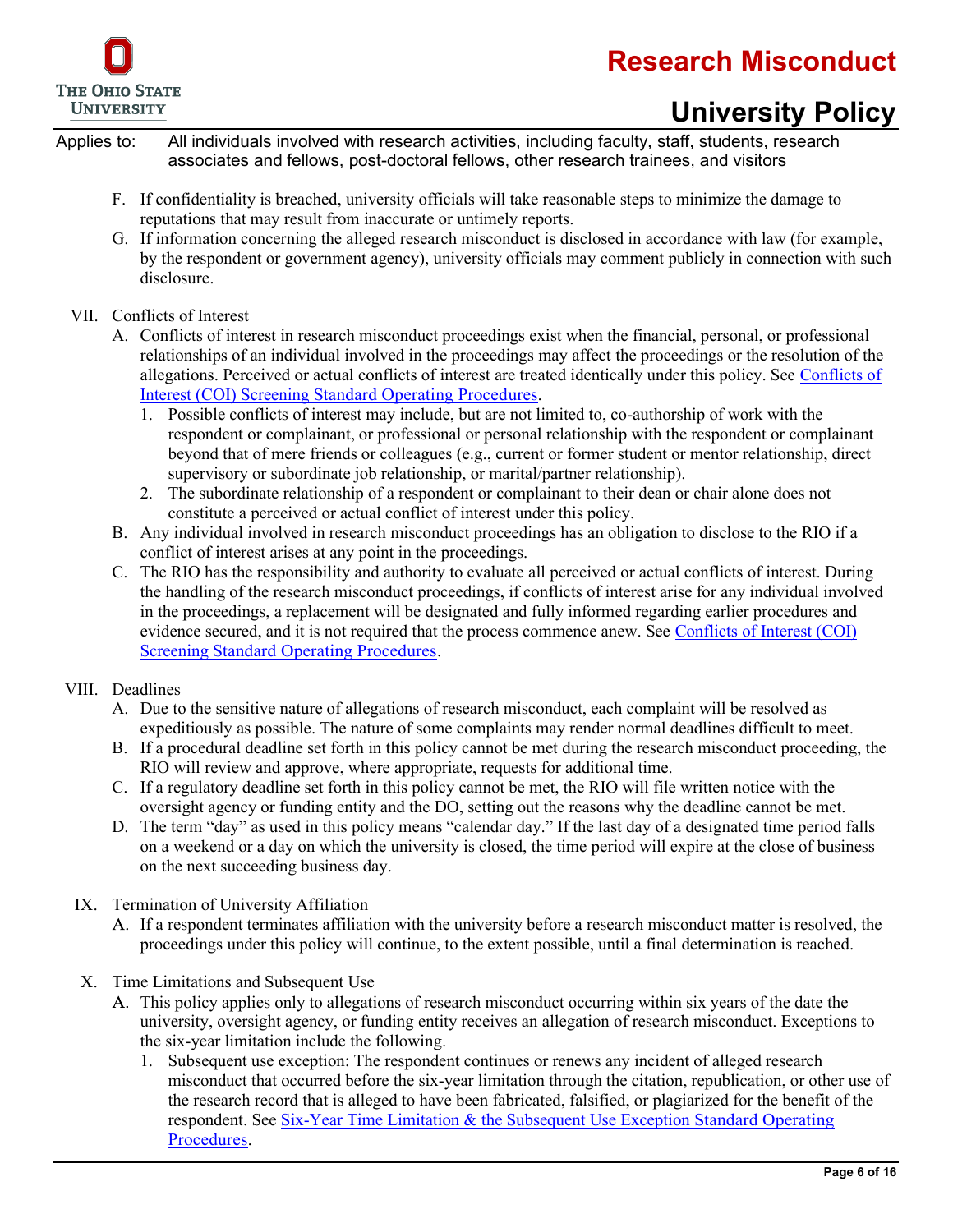

# **University Policy**

- 2. Health or safety of the public exception: The university determines that the alleged research misconduct would possibly have a substantial adverse effect on the health or safety of the public.
- XI. Retaliation
	- A. The university will not tolerate retaliation in any form against any individual who participates in a research misconduct proceeding. Retaliation is a serious violation that can subject the offender to disciplinary action under appropriate university rules or policies.
	- University officials will diligently attempt to protect the positions and reputations of complainants who submit good faith allegations, witnesses, committee members and respondents from any retaliation by other university members.
	- University officials will take all reasonable and practical steps, to the extent possible, to rectify any injury done to the reputations of complainants, witnesses, or committee members upon a finding of retaliation by respondents or other university members.
	- D. Retaliation by university members, as determined by the senior vice president for research, will be referred for appropriate university disciplinary procedures.
- XII. Corrective Actions and Sanctions
	- A. Appropriate corrective actions may be imposed by the university at any stage of the proceedings under this policy. A corrective action is taken to address a respondent's undesirable behavior or conduct and achieve performance that is consistent with expected standards of the university. Types of corrective actions include, but are not limited to, counseling, participation in training programs, development of a data management plan, or oversight of research.
	- B. Following a finding of research misconduct, a sanction may be imposed by the university. A sanction is a penalty or punishment imposed on the respondent(s) as discipline for findings of research misconduct. Appropriate sanctions will be imposed by the university and will be commensurate with the severity of the research misconduct. Sanctions may include, but are not limited to, verbal or written reprimand, reassignment of duties or privileges, or termination of university affiliation.
	- C. The approval and implementation of all recommended corrective actions or sanctions will proceed as follows:
		- 1. When the respondent is a faculty member, the university will act pursuant to [University Faculty Rule](https://trustees.osu.edu/bylaws-and-rules/3335-5)  [3335-5-04](https://trustees.osu.edu/bylaws-and-rules/3335-5) and 3335-5-04.2.
		- 2. When the respondent is a graduate student, the Graduate School will act pursuant to the [Graduate School](https://gradsch.osu.edu/handbook/c-2-research-standards-and-misconduct-investigation-allegations-research-misconduct)  [Handbook Section, section C2.](https://gradsch.osu.edu/handbook/c-2-research-standards-and-misconduct-investigation-allegations-research-misconduct)
		- 3. When the respondent is an undergraduate student, the University Senate Committee on Academic Misconduct (COAM) will act pursuant to the Code of Student Conduct.
		- 4. When the respondent is a staff member, the employee's supervisor and Employee Relations and any other appropriate Human Resources professional, in accordance with [Corrective Action and Involuntary](https://hr.osu.edu/wp-content/uploads/policy815.pdf)  [Termination policy,](https://hr.osu.edu/wp-content/uploads/policy815.pdf) [Student Employment policy,](https://hr.osu.edu/wp-content/uploads/policy1010.pdf) and/or applicable collective bargaining agreements.
- XIII. Correction of the Research Record
	- A. According to federal regulation 42 CFR §93.313(4), the university has the responsibility to identify whether correction or retraction of published or submitted work is required, to ensure the integrity of the scientific record is maintained.
	- B. If research misconduct is found under this policy and falsified, fabricated, or plagiarized research has been published or submitted, including within grant proposals, the respondent must work with the RIO and any other institutional officials or publishers to correct, retract, or withdraw the research record.
	- C. If research misconduct is not found under this policy, but falsified, fabricated, or plagiarized research has been published or submitted, including within grant proposals, due to honest error or for any other reason, the RIO working with the researchers involved will seek to correct, retract, or withdraw the research record.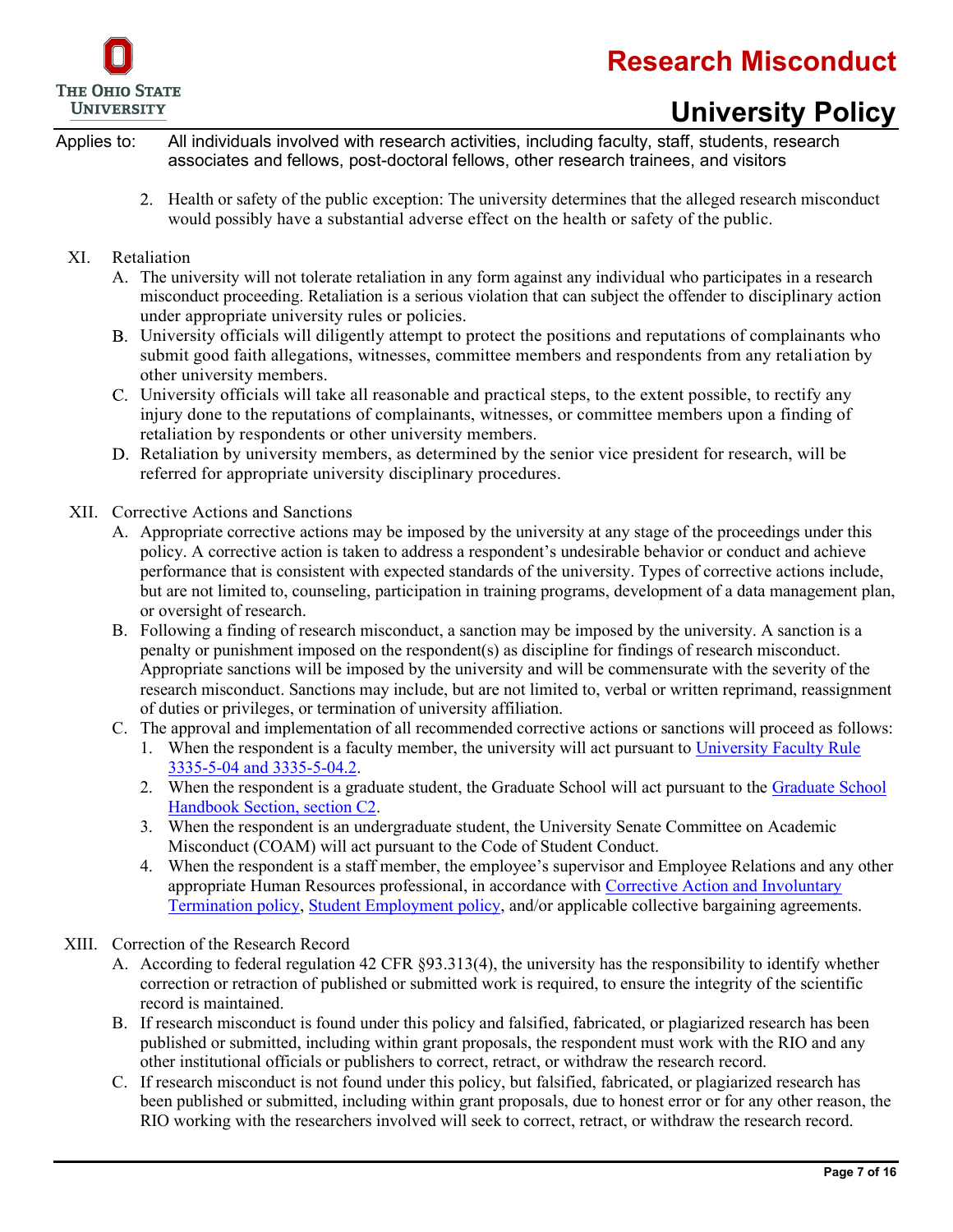



# **University Policy**

Applies to: All individuals involved with research activities, including faculty, staff, students, research associates and fellows, post-doctoral fellows, other research trainees, and visitors

- D. The university may request correction or retraction of the published work at any time during the research misconduct proceedings or during a resolution with the respondent(s) when there is clear evidence of falsified, fabricated, or plagiarized research.
- E. The correction or retraction may occur before a final determination of research misconduct against a respondent has been made or if the university finds there are no research records available to support the published or submitted research.
- XIV. Rehabilitation
	- A. In proceedings where the respondent is not found to have committed research misconduct, the university may, to the extent possible, work with the respondent to rectify any injury done to the reputation of respondent, including providing a letter of the results of the investigation.
- XV. Reopened Complaints
	- A. Any complaint that has been closed with a determination that research misconduct did not occur may be reopened only if, in the opinion of the RIO in consultation with the DO, new and potentially significant information of research misconduct, not previously considered, has been presented.
- XVI. Official Records of Research Misconduct Proceedings
	- The official university record of research misconduct proceedings will include all reports, electronic recordings, computer files, documentary evidence, or other relevant matter collected and used by the committee(s).
	- In all closed research misconduct proceedings the official university record will be kept in the files of ORC.
	- The official university record will be kept for a minimum of ten years or as required under the applicable university data and record retention policies.
- XVII. This policy, as revised on March 1, 2021, governs all research misconduct proceedings in matters brought on or after March 1, 2021. The former version of this policy will continue to govern matters pending prior to March 1, 2021, unless the university determines, in its sole discretion, that this revised policy will apply.

### <span id="page-7-0"></span>**PROCEDURE**

| Issued:  | 05/29/2008 |
|----------|------------|
| Revised: | 03/01/2021 |

- I. Preliminary Assessment
	- When a complaint is filed with, or referred to the Office of Research, regardless of the source of the complaint, the RIO will initiate a preliminary assessment to determine if the complaint fits within the definition of research misconduct under this policy and is sufficiently credible and specific so that potential evidence of research misconduct may be identified.
	- The RIO will determine, to the extent possible, if each allegation within the complaint is within the sixyear time limit as described in Policy Details X. Any allegation that is outside the six-year time limit and does not meet an exception to the six-year time limit will be dismissed from review under this policy. See [Six-Year Time Limitation & Subsequent Use Exception Standard Operating Procedures.](https://go.osu.edu/subsequentuseexception)
	- C. The RIO will ensure that the dean of the college in which a respondent is employed is informed of the complaint. The preliminary assessment will be conducted by the RIO, in consultation with the dean, and includes a review the information or circumstances giving rise to the alleged research misconduct.
	- D. If the complaint does not name a specific respondent, the RIO, in consultation with the dean, will determine, to the extent possible, the roles and responsibilities of the individuals involved in the questioned research in order to name one or more respondents. See [Respondent & Complainant Standard](https://go.osu.edu/respondent_complainant)  [Operating Procedures.](https://go.osu.edu/respondent_complainant)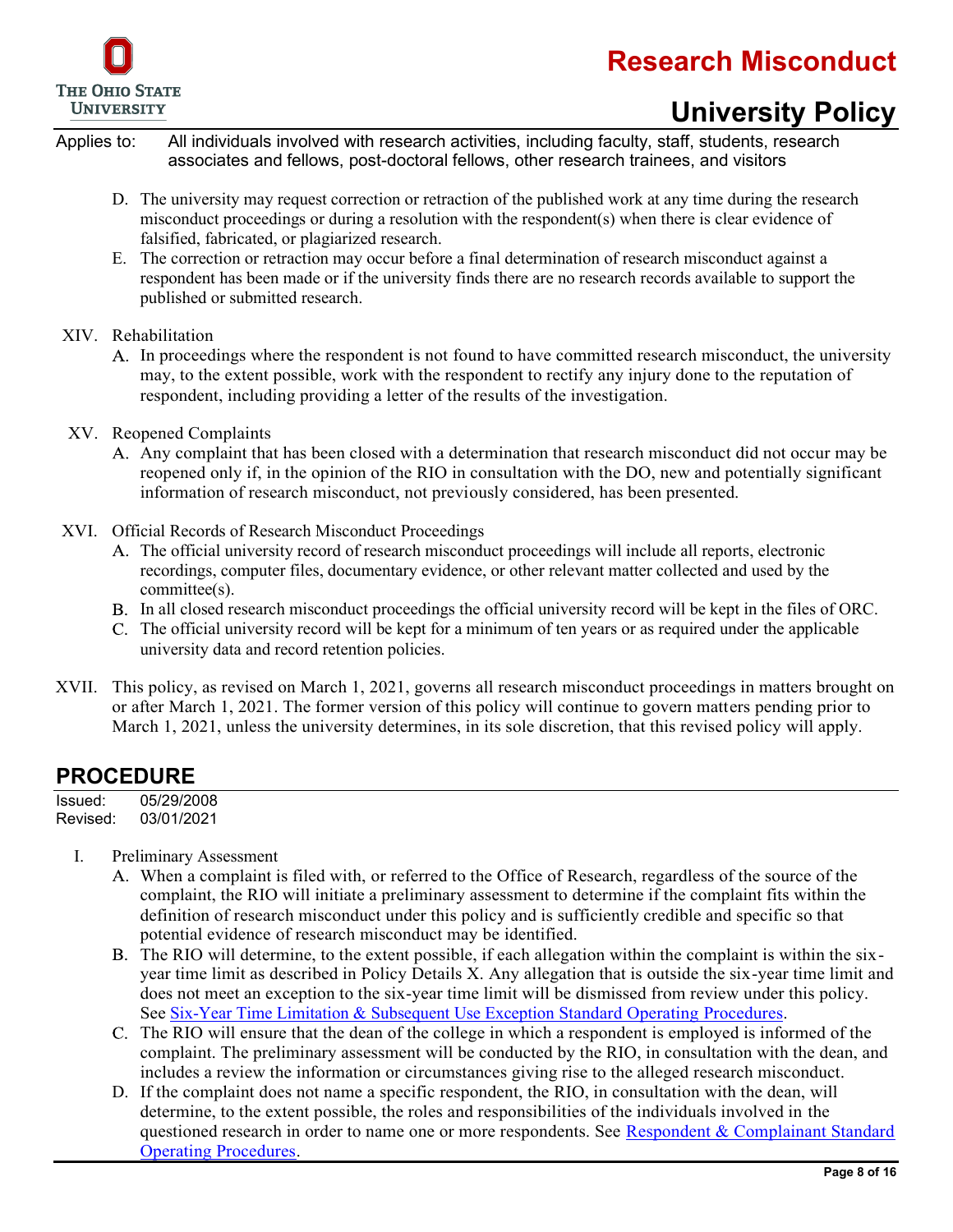

# **University Policy**

- The RIO, in consultation with the dean, may, but is not required to, interview the potential respondent(s), complainant(s), or any other witnesses and consult confidentially with the chair of the department(s) involved and others within, or external to, the university with relevant experience or expertise, as long as no conflicts of interest exist.
- F. Every effort will be made to complete the preliminary assessment within thirty (30) days, or as soon as practicable, depending on the complexity of the complaint.
- G. The RIO will provide a draft report of the preliminary assessment to the dean for concurrence on the proposed actions.
- The RIO must take immediate action to sequester all data or other materials relevant to the complaint, on or before the date on which the respondent(s) is notified of the allegations. See Sequestration  $\&$ [Retention of Records Standard Operating Procedures.](https://go.osu.edu/sequestration)
	- 1. The RIO has authority to promptly locate and secure the originals of all research records and other relevant materials if it is believed that such records may become relevant in the course of an inquiry or an investigation of alleged research misconduct.
	- 2. Supervised access to the research records and other materials will be provided to the investigative bodies looking into the complaint, to the respondent(s), and to any other person who has a legitimate reason, related to the university process, to require access.
	- If research records exist outside of the university, the RIO has authority, in consultation with the DO, to contact the appropriate officials to locate and secure all research records relevant to the complaint.
- A report of the preliminary assessment will be prepared by the RIO and dean of the college. If the RIO and dean do not concur on the final decision of the preliminary assessment, the preliminary assessment report will include each decision, and the DO will make the final determination.
- J. Complaints (or allegations) outside the jurisdiction of the university
	- 1. The university's jurisdiction encompasses allegations related to all research conducted while a respondent was under the oversight of the university. The university does not have jurisdiction over allegations related to research conducted at another university or another research entity.
	- 2. If the RIO finds that a complaint, or any allegation within the complaint, is not under the jurisdiction of the university, the RIO will refer the complaint (or allegations) to the appropriate office at the home institution. See [Referral of Allegations Standard Operating Procedures](https://go.osu.edu/allegation_referral)
	- 3. The RIO may consult with all pertinent institutional officials to determine whether the research was conducted at the university, including but not limited to the dean of the relevant college, the chair of the relevant department, the Office of Human Resources, the Graduate School, and/or the Office of Sponsored Programs.
- K. Complaints that fail to indicate possible research misconduct
	- 1. If the RIO and dean find that all of the allegations within a complaint do not fit within the definition of research misconduct under this policy, or are not sufficiently credible or specific so that potential evidence of research misconduct may be identified, the entire complaint will be dismissed.
	- 2. The RIO and dean will provide the report of the preliminary assessment to the DO and request concurrence for dismissal of the complaint.
	- 3. The complainant(s), if known, will be notified if the totality of the complaint is dismissed.
	- 4. The complainant(s) may appeal in writing to the DO within seven (7) days of receiving notice of the dismissal of the complaint.
		- a. An appeal of the dismissal of the complaint must be based on new information provided by the complainant(s) that was not already considered during the preliminary assessment, or on evidence from the complainant(s) that there was a substantial procedural irregularity during the preliminary assessment.
	- 5. The DO will decide as soon as possible after receipt of appeal whether to affirm the dismissal or to refer the complaint, or any allegations within the complaint, to an inquiry.
	- 6. The decision of the DO is final.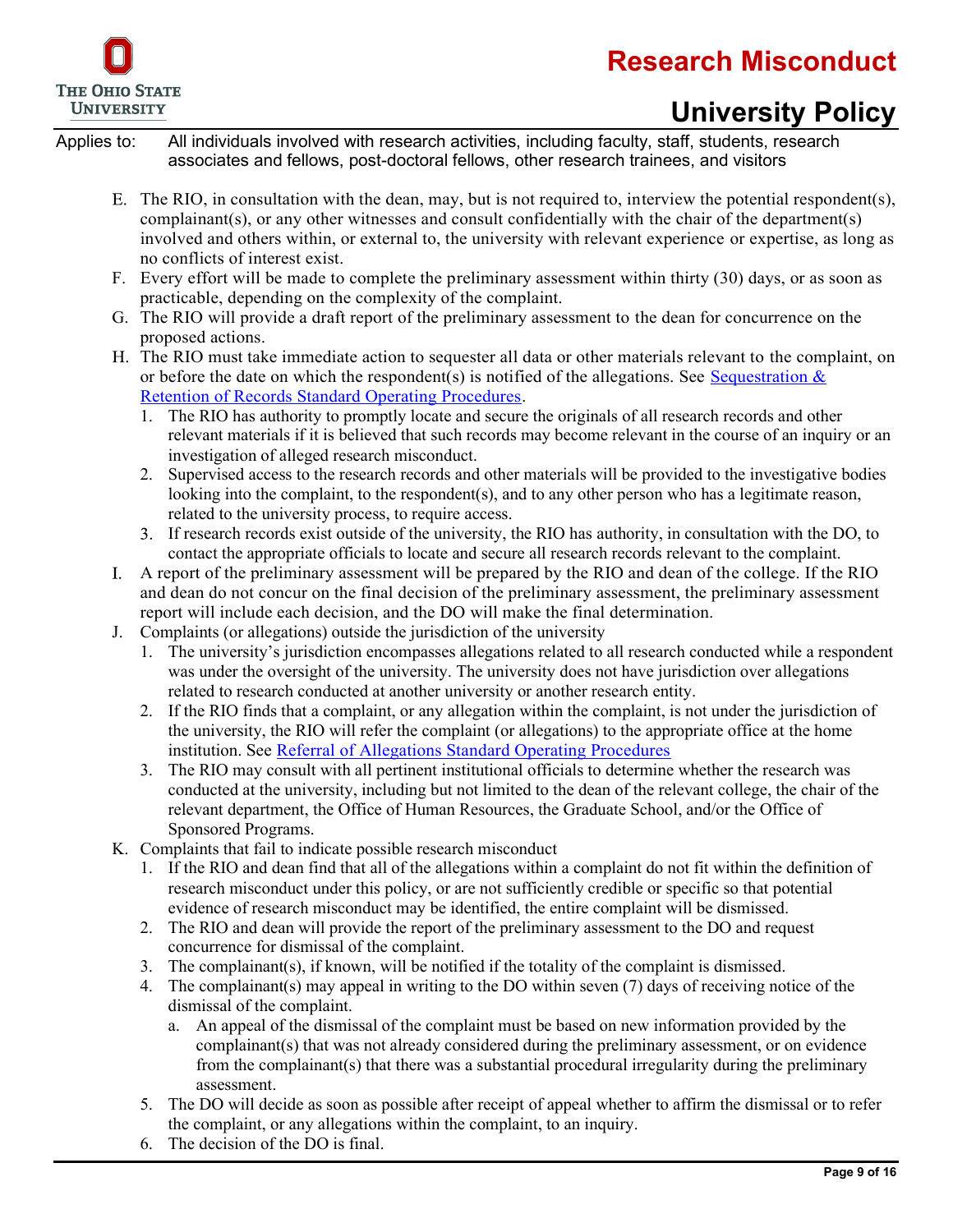

# **University Policy**

- 7. If a complaint is dismissed under this policy, but any allegation within the complaint constitutes a valid grievance under other university policies or rules, the RIO will refer the relevant portions of the complaint to the appropriate university authority or direct the complainant(s) to the appropriate university authority.
- L. Complaints (or allegations) indicating possible research misconduct
	- If the RIO and dean determine that any allegation within a complaint fits within the definition of research misconduct in this policy and is sufficiently credible and specific so that potential evidence of research misconduct may be identified, the RIO will condense the complaint to specific written allegation(s). Any specific allegation within a complaint that does not fit within the definition of research misconduct in this policy or is not sufficiently credible or specific so that potential evidence of research misconduct may be identified, will be dismissed.
	- 2. The RIO and dean will meet with and provide the following to the respondent(s):
		- a. The written allegation(s) and notice that the allegation(s) will be reviewed in an inquiry.
		- b. The policy for handling allegations detailed herein, including the duty to cooperate, confidentiality of the process, and obligation to provide relevant evidence during the process.
		- c. Information regarding consulting personal legal counsel or other appropriate advisors.
			- i. The respondent(s) will be informed that university counsel serves as an advisor to the university and cannot render advice to the respondent(s), but that the respondent(s) may obtain their own legal advisor at any time during the proceedings established by this policy.
			- ii. The respondent(s) will be informed that any person, including other university personnel, can act as an advisor as long as that person's university position does not have any formal role in the process.
- II. Inquiry
	- A. If the determination under Procedures I.L of this policy is that any allegation in a complaint indicates possible research misconduct, an inquiry will be initiated. The purpose of the inquiry is to conduct preliminary information gathering and fact-finding to determine if an allegation has substance to warrant an investigation.
	- B. The DO delegates the authority to conduct an inquiry to the RIO and staff in ORC, in consultation with an appropriate subject matter expert(s) from the research integrity standing committee (RISC), as needed. See [Research Integrity Standing Committee Standard Operating Procedures.](https://go.osu.edu/risc) If the RIO determines that the complexity of the complaint requires additional expertise, additional consultants outside of the RISC may be used to aid in performing the inquiry.
	- C. To the extent it has not already been done, the respondent(s) and complainant(s), if known, will be provided with written notification that an inquiry is being initiated.
	- D. The RIO will inform the respondent(s) in writing of the name of any expert(s) who might assist the RIO with the inquiry.
		- 1. The respondent(s) may, within seven (7) days of receiving the names of the expert(s), file a written objection with the RIO. Such objection may be made on the grounds of a lack of the requisite expertise or possible conflicts of interest of the experts.
		- 2. The RIO will rule on potential conflicts of interest and, if they are found to have merit, new experts will be identified to avoid the conflict.
	- If not already done, the RIO will ensure that all relevant research records have been properly sequestered before or immediately after notifying the respondent(s). See Sequestration & Retention of Records Standard [Operating Procedures.](https://go.osu.edu/sequestration)
	- F. The RIO, in consultation with any expert(s), will collect and review evidence that supports or refutes the allegation(s) and determine if each allegation has substance to warrant an investigation. An allegation with insufficient substance to warrant an investigation will be dismissed.
	- G. The RIO, and the expert as needed, will formally interview the respondent(s) and any other individual having relevant information with the objective of determining whether each allegation has substance.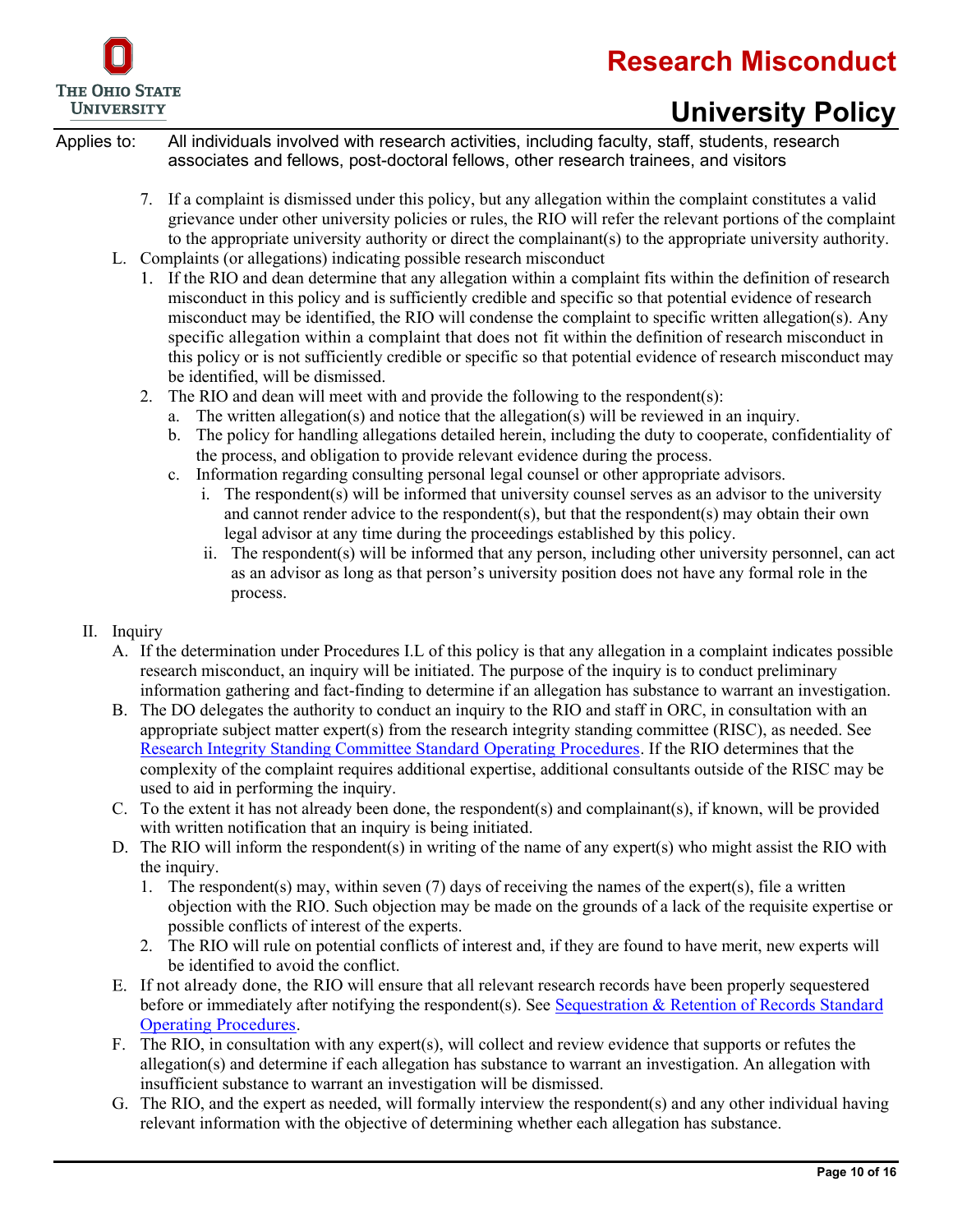



# **University Policy**

- 1. The respondent(s) does not have the right to be present at interviews of witnesses or to question such witnesses at this, or any stage, of the research misconduct proceeding.
- 2. The respondent(s) may be accompanied by legal counsel or other advisor when interviewed, but the role of counsel or advisor in the process is limited to advising the respondent(s). The counsel or advisor must not be a university representative with any role, or involvement in, the university's research misconduct or disciplinary processes.
- H. The respondent(s) may submit any relevant evidence for consideration by the RIO and any expert. The respondent(s) must be furnished with, or have access to, copies of all documentary evidence.
- I. Scope of the inquiry
	- 1. During the inquiry, additional new allegations may arise that justify broadening the scope of the inquiry beyond the initial complaint. See [Additional Allegation Intake Standard Operating Procedures.](https://go.osu.edu/additional_allegations)
	- 2. The RIO, will determine whether a new allegation relates to an ongoing inquiry. The RIO, in consultation with the expert as needed, will determine whether the new allegation is specific and credible so that potential evidence of research misconduct may be identified and whether the allegation has substance to warrant an investigation. If the new allegation is not specific and credible, the allegation will be dismissed.
	- 3. If the new allegation involves one or more new respondents related to the ongoing inquiry, the RIO will notify the new respondent about the allegation(s) in writing, sequester additional data if necessary, and determine whether the allegation(s) will be reviewed in the ongoing inquiry.
- J. Time for completion
	- 1. The inquiry should be completed within sixty (60) days of its initiation, unless circumstances warrant a longer period as determined by the RIO, with the approval from the relevant oversight agency or funding entity, as necessary.
- K. Preliminary and final inquiry reports
	- 1. When the RIO and expert have reached a conclusion as to whether or not each allegation has sufficient substance to warrant an investigation, the RIO will prepare a preliminary inquiry report.
	- 2. The preliminary inquiry report must set forth:
		- a. The names and positions of the respondent(s) and complainant(s);
		- b. A description of the allegation(s) and a description of any known federal research support;
		- c. The names, titles, and positions of any expert and any non-voting consultants;
		- d. Interviews (transcripts or excerpts from interviews) that are relevant to each specific allegation;
		- e. The basis and documentary evidence for the final determination that each allegation has, or does not have, sufficient substance to warrant an investigation; and
		- f. The reasons for exceeding the sixty  $(60)$  days to complete the inquiry, if necessary.
	- 3. The respondent(s) must be provided with the preliminary inquiry report with all documentary evidence for comment. The complainant(s) may be provided with the relevant sections of the preliminary inquiry report specific to their allegation(s), or written notice of the inquiry outcome. See Respondent  $\&$ [Complainant Standard Operating Procedures.](https://go.osu.edu/respondent_complainant)
	- 4. Within fourteen (14) days of receiving the preliminary inquiry report, the respondent(s) and complainant(s) may file a written response for consideration by the RIO and any expert. The written response will be reviewed and a final decision made, normally within fourteen (14) days of receiving the response. The preliminary inquiry report will be revised to include the final decision based on a review of the respondent's and complainant's responses, if any.
	- 5. The final inquiry report, including the revised inquiry report and the written response from the respondent(s) and complainant(s), will be forwarded by the RIO to the respondent(s) and the DO. Sections of the final inquiry report relevant to the allegations raised by the complainant, or a written notice of the inquiry outcome, may be provided to the complainant(s).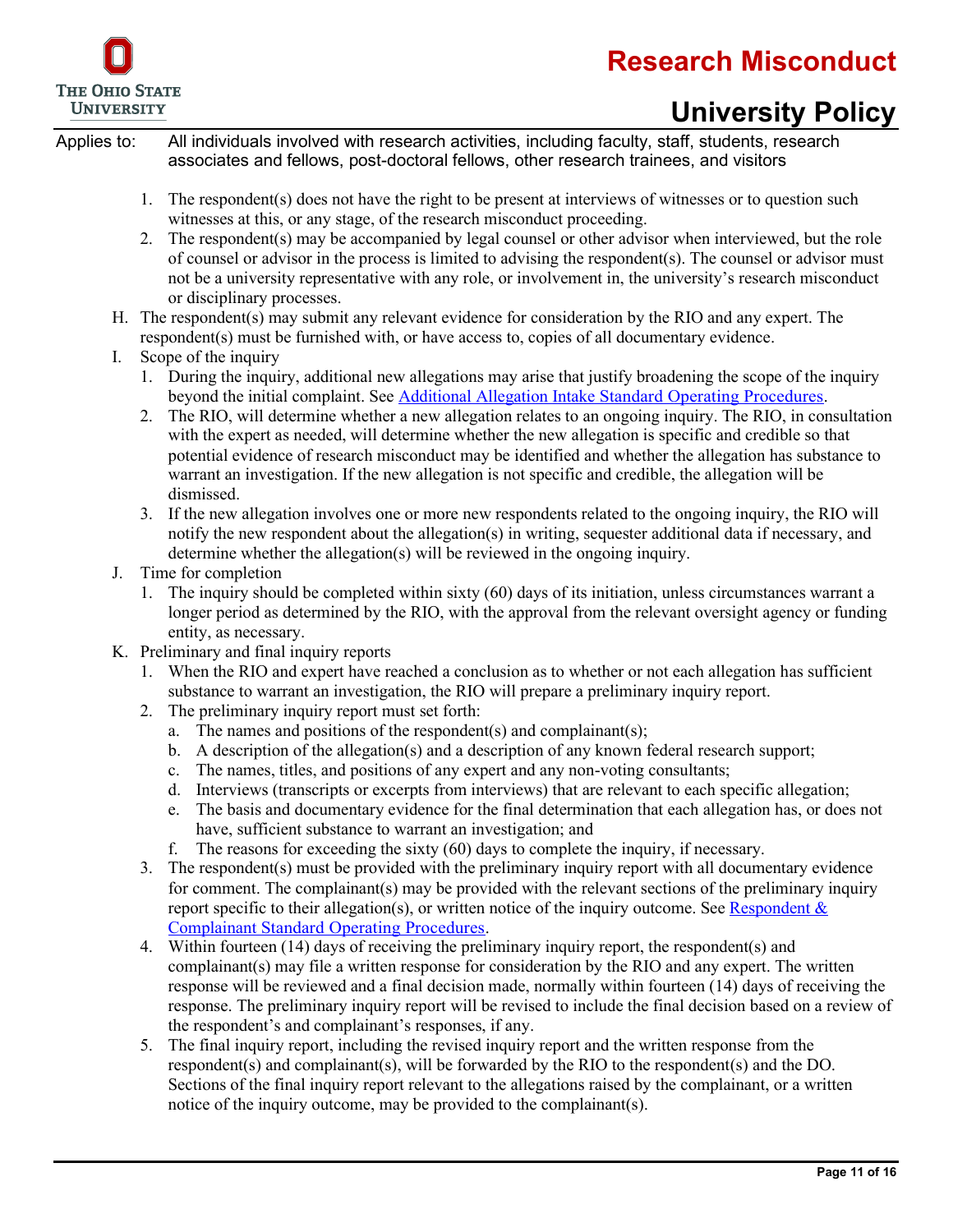

# **University Policy**

Applies to: All individuals involved with research activities, including faculty, staff, students, research associates and fellows, post-doctoral fellows, other research trainees, and visitors

- 6. The decision of the inquiry may be appealed and must be based on new information not already considered during the inquiry, or evidence that a substantial procedural irregularity occurred during the inquiry.
	- a. The respondent(s) may appeal to the DO within seven (7) days of receiving the final inquiry report only if the decision is that any allegation in a complaint has sufficient substance to warrant an investigation.
	- b. The complainant(s) may appeal to the DO within seven (7) days of receiving the final inquiry report only if the decision is that the totality of the complaint has insufficient substance to warrant an investigation.

L. DO review

- 1. Within seven (7) days of receiving the final inquiry report and any appeal from the respondent(s) or complainant(s), the DO will review and rule on the decision of the inquiry.
- 2. If the DO affirms the decision of the inquiry that the allegation(s) has sufficient substance, and denies any appeal from the respondent(s), the RIO will refer the complaint, the final inquiry report, and all documentary evidence to the investigation committee (IC). The RIO will provide a written notice of the final determination to the respondent(s) and complainant(s).
- 3. If the DO does not agree with the decision of the inquiry, the DO may not reverse the decision, but may refer the matter back to the RIO and any expert for reconsideration. Such reconsideration will normally be completed within fourteen (14) days of the DO's decision.
	- a. Following reconsideration, if the determination from the inquiry or from the DO is that any allegation has substance to warrant further investigation, an investigation will be initiated.
	- b. The RIO will provide a written notice of the final determination following reconsideration to the respondent(s) and complainant(s).
- 4. If the entire complaint is dismissed but recommendations for corrective actions for other concerns were identified during the inquiry, such action will be referred to the appropriate university authority.
- 5. If the final decision from the inquiry is that an investigation is warranted, the RIO will inform any cognizant oversight agency or funding entity of the allegations, as required by contract or law, and will keep the oversight agency or funding entity informed as required.

### III. Investigation

- A. The purpose of the investigation is to determine whether each allegation constitutes research misconduct at the preponderance of the evidence standard and to recommend the appropriate corrective actions or sanctions.
- B. To the extent that it has not been done at the preliminary assessment or inquiry stages, the RIO will obtain custody of, and sequester in a secure manner, all research records that have become known and are relevant to the investigation.
- C. The DO will delegate the authority to form an investigation committee (IC) to the RIO, in consultation with the DO and relevant college dean(s).
	- 1. The IC will have a minimum of three (3) voting members selected from the research integrity standing committee (RISC).
	- 2. The IC will have the appropriate expertise to ensure a thorough evaluation of the evidence. The IC may include non-voting consultants, from within or outside of the university, with the appropriate expertise to aid the IC in evaluating the evidence and/or recommending appropriate corrective actions or sanctions.
	- 3. The IC will select a committee chair.
	- 4. The RIO will inform the respondent(s) in writing of the names of those appointed as IC members and as consultants.
	- 5. The respondent(s) may, within seven (7) days of receiving the names of IC members, file a written objection with the RIO. Such objection may only be made on the grounds of a lack of the requisite expertise or possible conflicts of interest of IC members. The RIO will rule on the objection and, if it has merit, will reconstitute the IC, as appropriate and the respondent will be informed.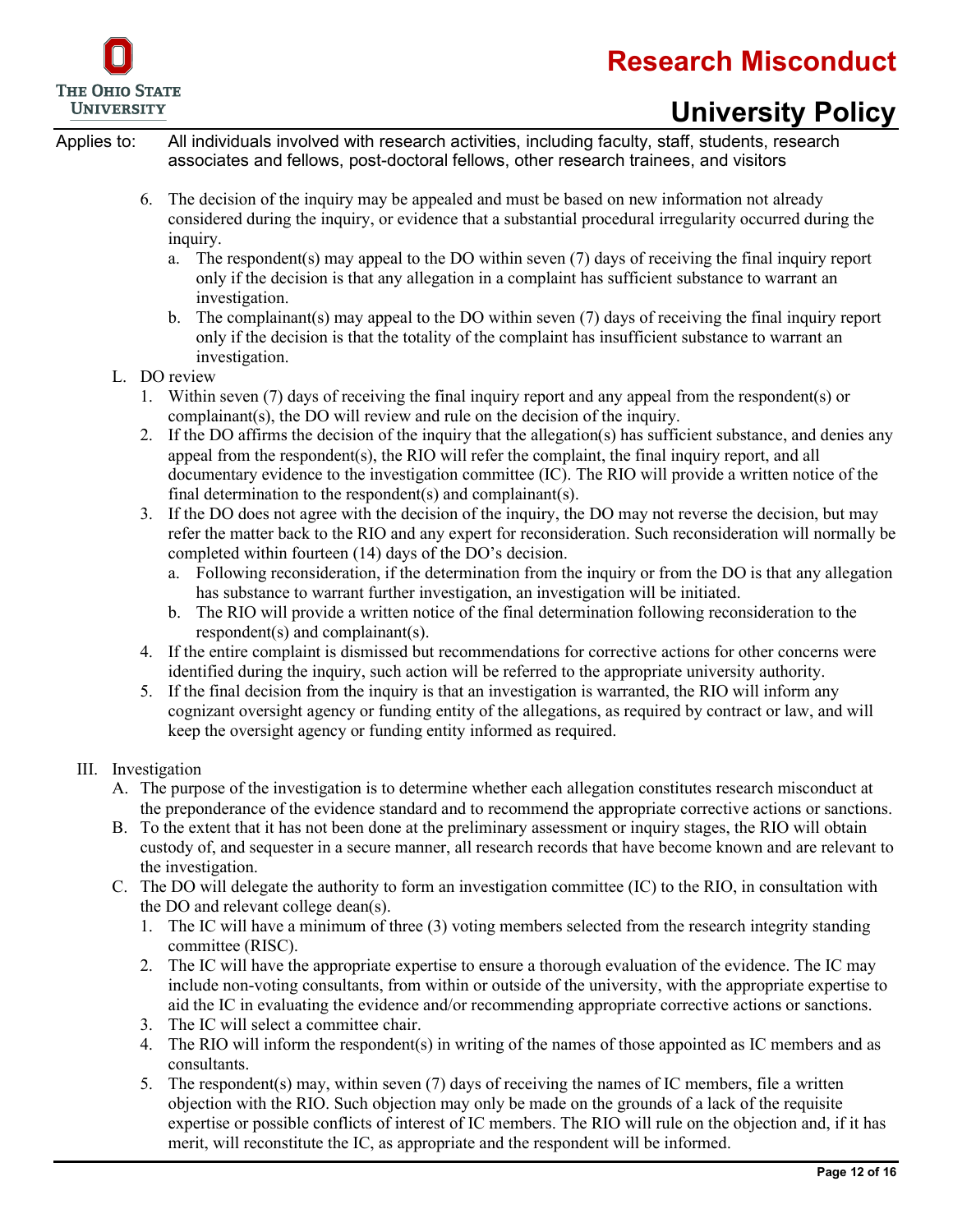

# **University Policy**

- D. Investigations will include the following elements.
	- 1. The IC will examine all the documentation and conduct formal interviews, when possible, of the respondent(s), the complainant(s), and others who may have relevant information concerning the complaint.
	- 2. Investigation interviews will be recorded and transcribed. A copy of transcribed interviews will be provided to those interviewed to ensure accuracy and will be included in the investigation file.
	- 3. The IC will investigate all complaints of research misconduct. If there is more than one (1) respondent involved in a complaint, the IC will make separate determinations as to whether research misconduct occurred for each respondent and separate recommendations of corrective actions or sanctions for each respondent.
	- 4. The IC will determine by majority vote whether each allegation constitutes research misconduct at the preponderance of the evidence standard. A tie vote will indicate that the allegation fails to meet the preponderance of the evidence standard for a finding of research misconduct.
	- 5. After the determination that research misconduct occurred or did not occur, the IC will make a recommendation for the appropriate corrective actions or sanctions, including any correction of the research record.
- E. Scope of the investigation
	- 1. During the investigation, additional new allegations may arise that justify broadening the scope of the investigation beyond the initial complaint. See [Additional Allegation Intake Standard Operating](https://go.osu.edu/additional_allegations)  [Procedures.](https://go.osu.edu/additional_allegations)
	- 2. The RIO will assess whether a new allegation meets the definition of research misconduct and if it is specific and credible so that potential evidence of research misconduct may be identified.
	- 3. If the RIO determines that a new allegation relates to an ongoing investigation, the RIO will notify the respondent(s), and the sitting IC will determine by majority vote whether each new allegation constitutes research misconduct at the preponderance of the evidence standard.
	- 4. If the RIO determines that a new allegation relates to an ongoing investigation, but the allegation arises after the IC has determined that research misconduct has occurred, or arises after an investigation is concluded with research misconduct findings, the RIO in consultation with the IC chair and the DO, will review each new allegation for substance and determine the appropriate actions.
	- 5. If a new allegation related to an ongoing investigation identifies one or more new respondents, the RIO will notify each new respondent about the allegation(s), sequester additional data if necessary, and determine whether the allegation(s) will be reviewed in the ongoing investigation. See [Additional](https://go.osu.edu/additional_allegations)  [Allegation Intake Standard Operating Procedures.](https://go.osu.edu/additional_allegations)
- F. Time requirements
	- 1. The investigation will commence within 30 days after the completion of an inquiry that determines an investigation is warranted.
	- 2. The investigation will conclude within 120 days of its initiation, unless circumstances warrant a longer period as determined by the RIO, with the approval from the relevant oversight agency or funding entity as required by federal law.
	- 3. If an investigation cannot be completed within the 120 day period, the RIO will submit a written request for an extension to the relevant oversight agency or funding entity, if required to do so by law or contract, explaining the reasons for delay and the progress of the investigation.
- G. Preliminary and final investigation reports
	- 1. When the IC has reached a conclusion as to whether or not each allegation constitutes research misconduct, it will prepare a preliminary investigation report.
	- 2. A preliminary investigation report must include the following:
		- a. A description of the allegations of research misconduct;
		- b. A description of any federal or other funding support;
		- c. The name of the respondent(s) and complainant(s), or list as anonymous;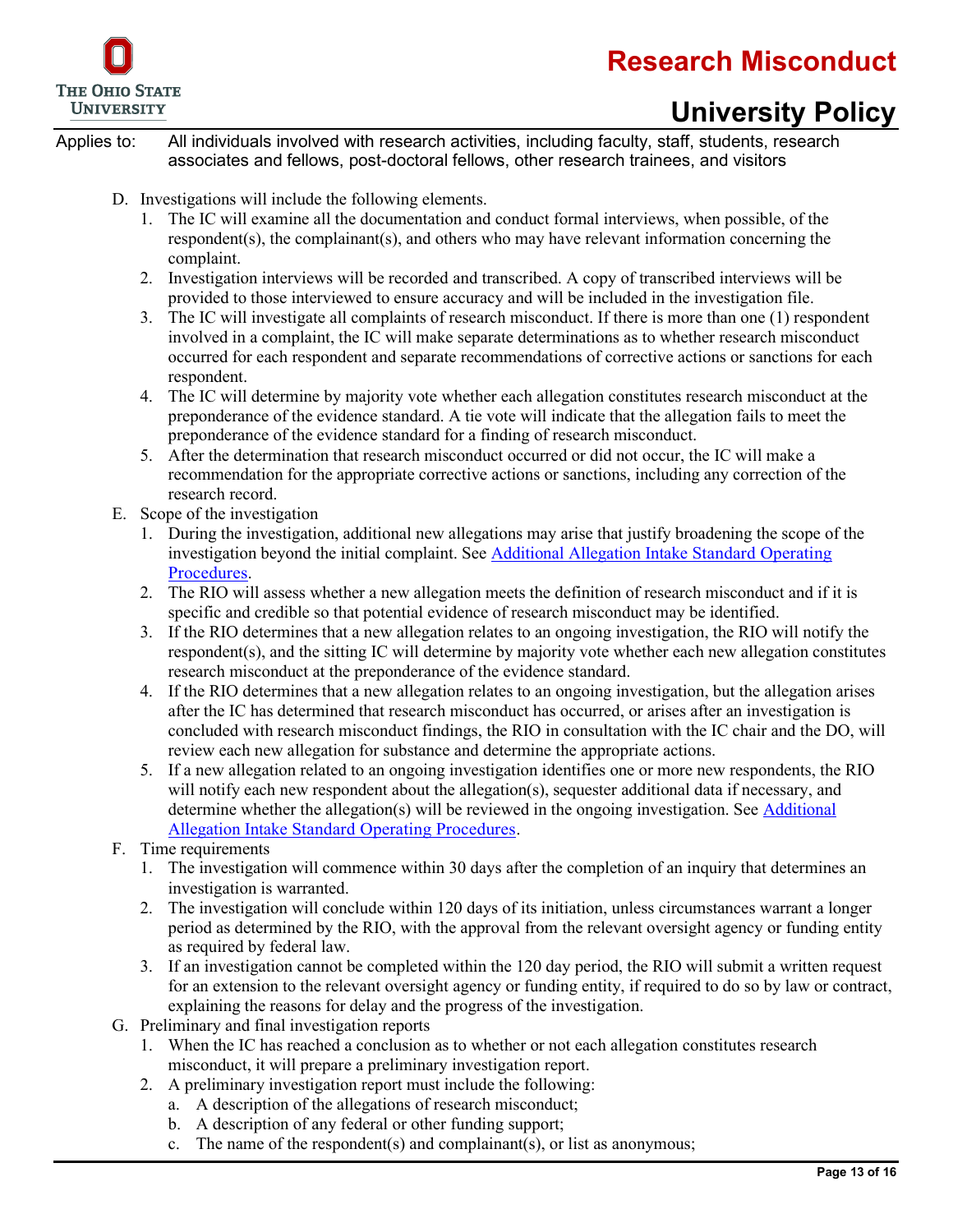

# **University Policy**

Applies to: All individuals involved with research activities, including faculty, staff, students, research associates and fellows, post-doctoral fellows, other research trainees, and visitors

- d. The names, titles, and positions of the IC members and any non-voting consultants;
- e. A list of the relevant documentary evidence and interview transcripts;
- f. A statement of the findings, the conclusions reached, and the recommended corrective actions and/or sanctions.
- 3. The preliminary investigation report with documentary evidence will be provided to the respondent(s) for comment and to the DO.
	- a. The respondent(s) will have fourteen (14) days from receipt of the preliminary investigation report to provide written comments to the IC.
	- b. The IC will review the comments and, if necessary, revise the preliminary investigation report.
- 4. The IC chair will forward a final investigation report to the DO and the respondent(s). Any written comments from the respondent(s) will be appended to the report.
- 5. Within seven (7) days, the respondent(s) may appeal the IC decision that research misconduct occurred to the DO. The appeal must be based on new information not already considered during the investigation, or evidence that a substantial procedural irregularity occurred during the investigation.

### H. DO decision

- 1. The DO will review the final investigation report and appeal, if any, and provide written notice of their decision regarding research misconduct to the RIO and to the respondent(s).
- 2. If the respondent files an appeal, and the DO denies that appeal, all research misconduct findings are final. The RIO will forward the DO's decision, the final investigation report, and the documentary evidence to the appropriate disciplinary body to administer corrective actions or sanctions as outlined in Policy Details XII.C.
- 3. If the DO concurs with an appeal by the respondent and/or does not concur with the IC's determination and/or the recommended corrective actions or sanctions, the RIO will forward the DO's decision, the final investigation report, and the documentary evidence to the appropriate disciplinary body to administer corrective actions or sanctions as outlined in Policy Details XII.C.
- I. The RIO will forward the notice of institutional determination and actions along with the final investigation report and documentary evidence to the relevant oversight agency or funding entity, as required by law or contract.
- J. The RIO will notify the complainant(s) of the final outcome of the investigation.
- IV. Admissions and Resolutions
	- A. At any stage of the proceedings under this policy, and consistent with the requirements of the relevant oversight agency or funding entity, the RIO may attempt to resolve a complaint. At the initiation of the resolution process, the university and the respondent will agree to terminate the research misconduct proceedings with an admission to the research misconduct, or the respondent will accept the university's findings and actions without an admission of research misconduct.
	- B. In a resolution, the university will take all actions it deems appropriate as a result of the research misconduct, including but not limited to referral to other university disciplinary processes, or correction or retraction of published papers. See [Admissions & Resolutions Standard Operating Procedures.](https://go.osu.edu/adm_and_resolutions)
	- C. The RIO will work with the respondent and/or the supervisor of the respondent to thoroughly review the respondent's research record to identify any other potential research misconduct.
	- D. The RIO will provide the respondent with a written document listing the full scope of research misconduct findings. A resolution with the respondent may be reached only if the respondent admits to, or accepts the findings of, the full scope of the research misconduct.
	- E. The RIO will inform the relevant oversight agency or funding entity, as required by law or contract, of the full scope of the research misconduct identified. A resolution with the respondent may be reached only if the relevant oversight agency concurs with terminating the research misconduct proceeding.
	- F. The RIO will prepare a written document including the admission or the resolution with the respondent, the research misconduct findings, any known federal funding, the procedures that occurred up to the point of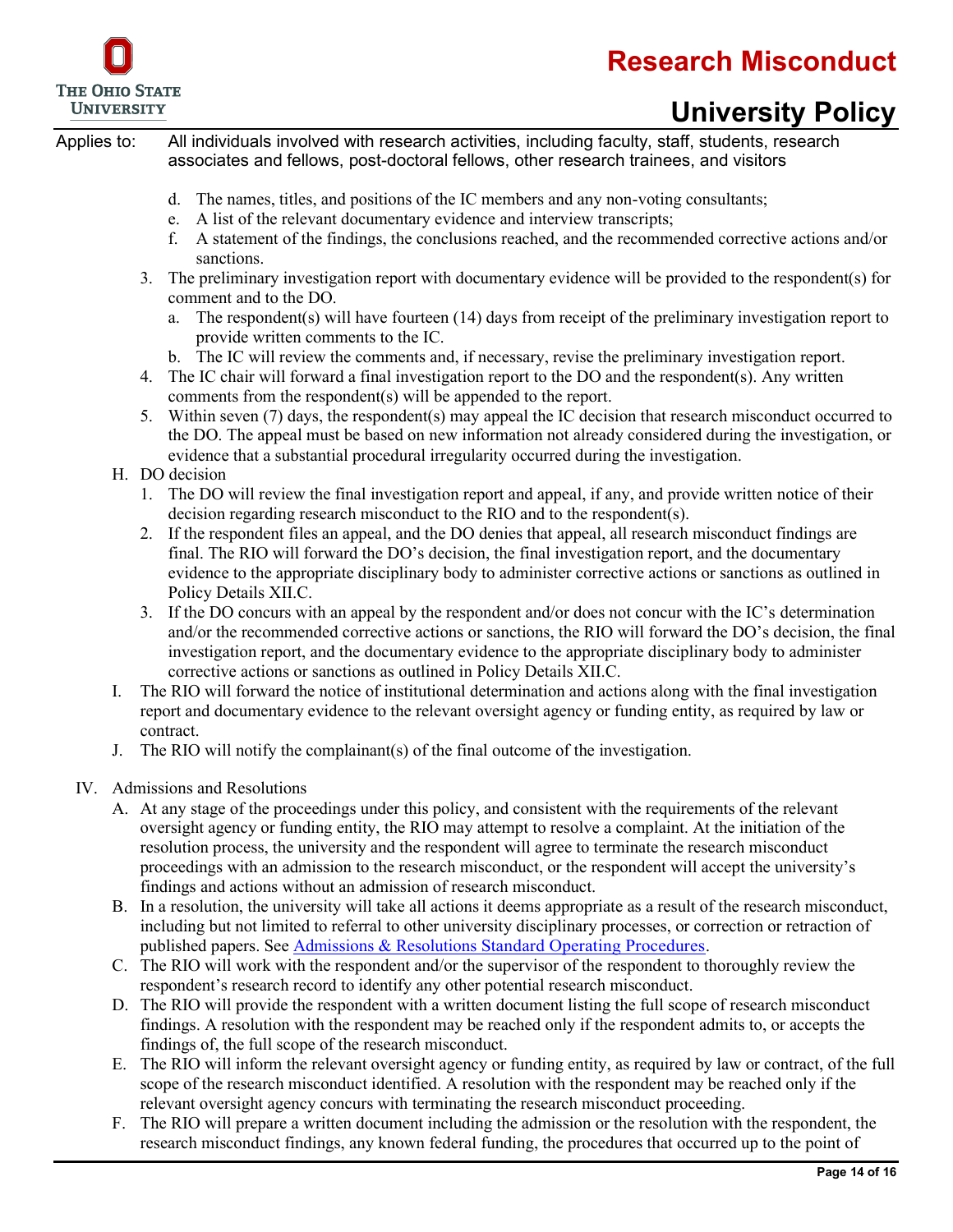



# **University Policy**

Applies to: All individuals involved with research activities, including faculty, staff, students, research associates and fellows, post-doctoral fellows, other research trainees, and visitors

> resolution, and any recommended actions the university deems appropriate. The written document will be provided to the DO for concurrence.

- 1. If an admission occurs during the preliminary assessment, the RIO will work with the dean of the respondent's college.
- 2. If an admission occurs during an inquiry, the RIO will work with the expert, if any.
- 3. If an admission occurs during an investigation, the RIO will work with the sitting committee.
- G. In instances where a resolution cannot be reached with the respondent, or where resolution is not approved by the DO and/or the oversight agency, the research misconduct proceedings will proceed through preliminary assessment, inquiry and investigation, as necessary.

### <span id="page-14-0"></span>**Responsibilities**

| <b>Position or Office</b>                                     | <b>Responsibilities</b>                                                                                                                                                                                                                                                                                                                                                                                                                                                                                                                                                                                                                                                                                                                                                                                                                                                                           |
|---------------------------------------------------------------|---------------------------------------------------------------------------------------------------------------------------------------------------------------------------------------------------------------------------------------------------------------------------------------------------------------------------------------------------------------------------------------------------------------------------------------------------------------------------------------------------------------------------------------------------------------------------------------------------------------------------------------------------------------------------------------------------------------------------------------------------------------------------------------------------------------------------------------------------------------------------------------------------|
| Complainant                                                   | 1. Cooperate with all proceedings under this policy.<br>Keep confidential all information regarding allegations and proceedings as set forth in the policy.<br>2.<br>3.<br>Disclose to RIO any conflict of interest as set forth in the policy.                                                                                                                                                                                                                                                                                                                                                                                                                                                                                                                                                                                                                                                   |
| Deciding official (DO)                                        | Take appropriate administrative actions as set forth in the policy.<br>1.<br>2.<br>Review the preliminary assessment report and make a final determination.<br>3.<br>In consultation with RIO, determine when release of information is necessary or appropriate.<br>If dismissal of complaint is appealed, affirm dismissal or refer complaint to inquiry as set forth in the<br>4.<br>policy.<br>Delegate authority to conduct inquiry to RIO and staff in ORC, in consultation with RISC.<br>5.<br>Review final inquiry report and appeal, if any, and rule on the decision of inquiry as set forth in the<br>6.<br>policy.<br>7.<br>Delegate authority to form IC as set forth in the policy.<br>Review final investigation report and appeal, if any, and provide written notice of decision to RIO and<br>8.<br>respondent(s). Review admissions or resolutions as set forth in the policy. |
| Investigation committee<br>(IC)                               | 1.<br>Investigate complaints of research misconduct as set forth in the policy.<br>2.<br>Determine whether each allegation constitutes research misconduct.<br>3.<br>Make recommendation on appropriate corrective actions or sanctions.<br>Prepare preliminary investigation report as outlined in the policy.<br>4.<br>5.<br>IC chair forwards final investigation report to DO and respondent(s).                                                                                                                                                                                                                                                                                                                                                                                                                                                                                              |
| Office of Research<br>Compliance (ORC)                        | Refer allegations that do not meet definition of research misconduct under this policy to appropriate<br>1.<br>university office or external entity.<br>2.<br>Keep official university record of all closed research misconduct proceedings.                                                                                                                                                                                                                                                                                                                                                                                                                                                                                                                                                                                                                                                      |
| Research integrity officer<br>(RIO)                           | Manage each complaint and administer the process of preliminary assessment, inquiry, and<br>1.<br>investigation as set forth in the policy.<br>Forward notice of institutional determination, final investigation report, and documentary evidence to<br>2.<br>relevant oversight agency or funding entity.                                                                                                                                                                                                                                                                                                                                                                                                                                                                                                                                                                                       |
| Respondent                                                    | 1. Cooperate with all proceedings under this policy.<br>2. Disclose to RIO any conflict of interest as set forth in the policy.<br>3. Work with RIO and any institutional officials or publishers to correct, retract, or withdraw the research<br>record if research misconduct is found under this policy and falsified, fabricated, or plagiarized<br>research has been published or submitted, including within grant proposals.                                                                                                                                                                                                                                                                                                                                                                                                                                                              |
| University officials                                          | Immediately refer allegations of research misconduct to ORC to trigger the procedures described in<br>1.<br>the policy.<br>If confidentiality is breached, take reasonable steps to minimize damage to reputations.<br>2.<br>Take steps to rectify injury done to reputations upon a finding of retaliation as set forth in the policy.<br>3.                                                                                                                                                                                                                                                                                                                                                                                                                                                                                                                                                     |
| Individuals involved in<br>research misconduct<br>proceedings | 1.<br>Cooperate with all proceedings under this policy.<br>Keep confidential all information regarding allegations and proceedings as set forth in the policy.<br>2.<br>3.<br>Disclose to RIO any conflict of interest as set forth in the policy.                                                                                                                                                                                                                                                                                                                                                                                                                                                                                                                                                                                                                                                |